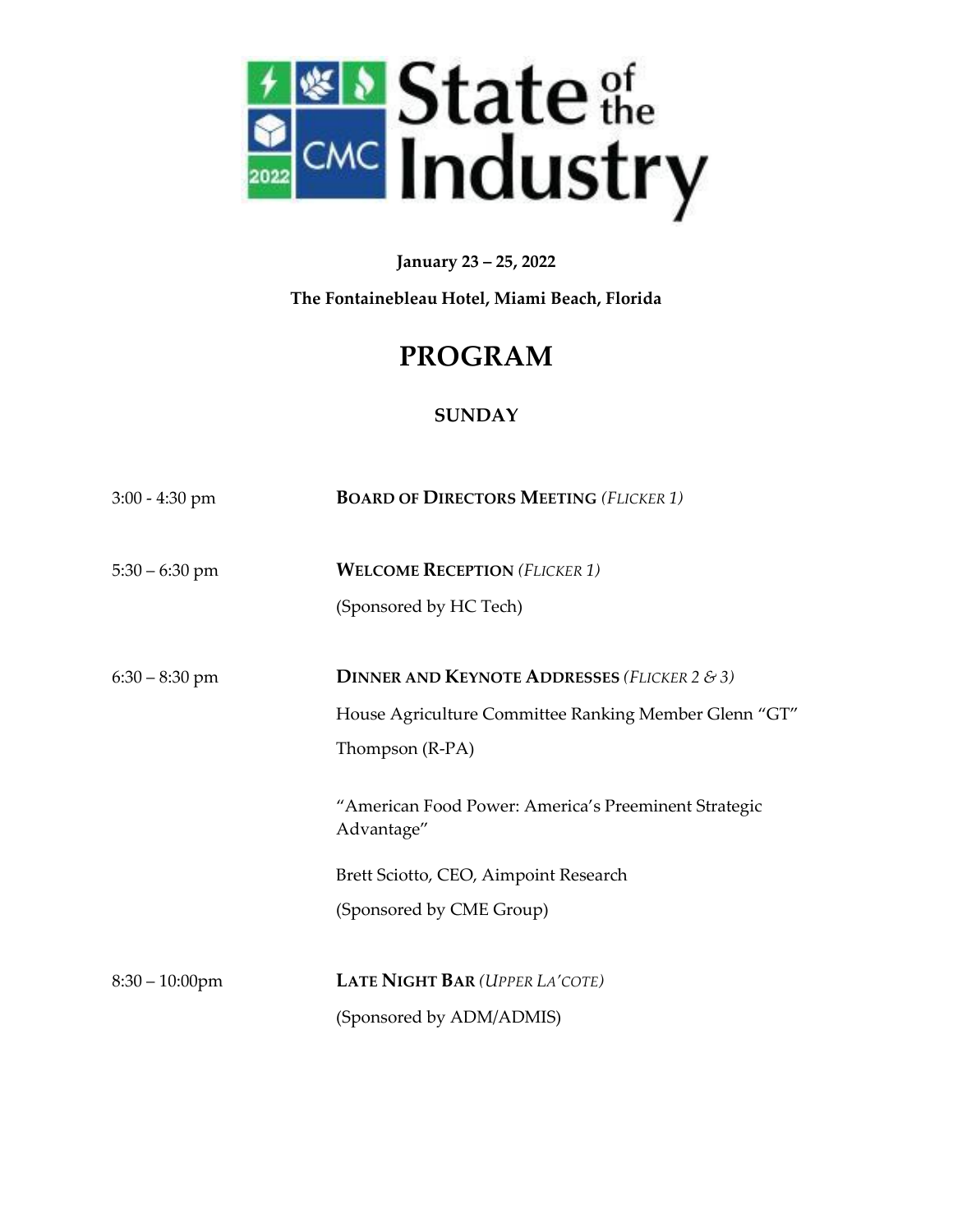

### **MONDAY**

| $7:45 - 8:45$ am   | <b>BREAKFAST</b> at your leisure (FLICKER 1)                |
|--------------------|-------------------------------------------------------------|
|                    | (Sponsored by Cargill)                                      |
|                    |                                                             |
| 8:45-10:15 am      | AG OUTLOOK (FLICKER $2 \& 3$ )                              |
|                    | Kevin Van Trump, President, Van Trump Report                |
|                    | Joe Kerns, Managing Director, Kerns & Associates            |
|                    | Moderator: Ed Prosser, Senior Vice President of Emerging    |
|                    | Businesses, The Scoular Company                             |
|                    |                                                             |
| $10:15 - 10:45$ am | <b>NETWORKING BREAK (FLICKER 1)</b>                         |
|                    | (Sponsored by MGEX)                                         |
|                    |                                                             |
| $10:45 - 12:15$ pm | <b>ENERGY OUTLOOK</b> (FLICKER 2 & 3)                       |
|                    | Louise Burke, Vice President of Business Development, Argus |
|                    | Media                                                       |
|                    | Jonty Rushforth, Senior Director, S&P                       |
|                    | Meera Bagati, Director, NextEra Energy Inc.                 |
|                    | Moderator: Brian Lewis, Ekur Advisors                       |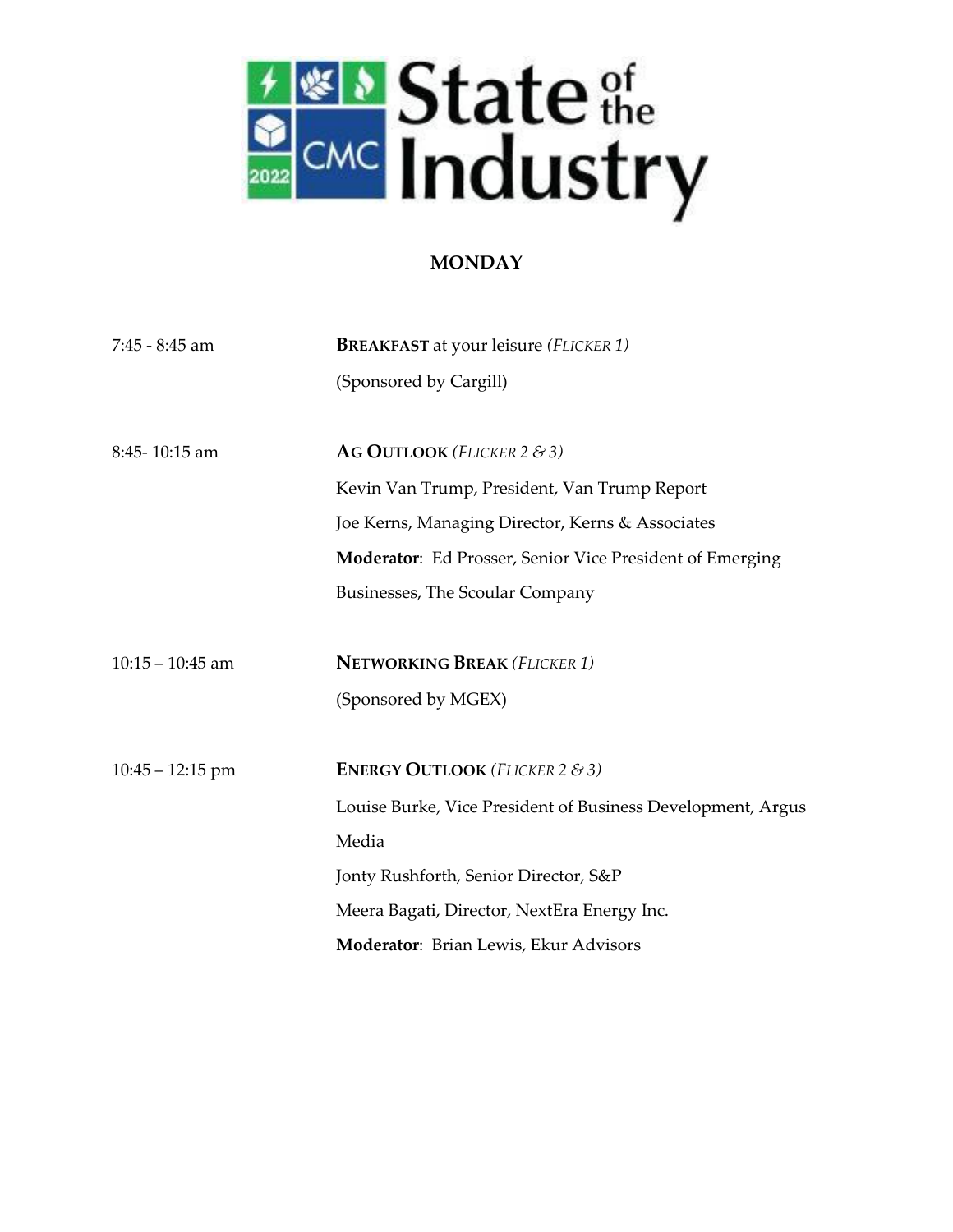

## **MONDAY (continued)**

| $12:30 - 2:00$ pm                    | <b>LUNCH/FIRESIDE CHAT</b> (FLICKER $2 \& 3$ )                    |
|--------------------------------------|-------------------------------------------------------------------|
|                                      | Ambassador Robert Lighthizer, Former U.S. Trade Representative    |
|                                      | <b>Interviewer:</b> Joe Nicosia, Head of Cotton Operations, Louis |
|                                      | Dreyfus Company                                                   |
|                                      | (Sponsored by ICE)                                                |
| $2:15$ pm $-2:30$ pm                 | <b>WASHINGTON UPDATE</b> (FLICKER 2 & 3)                          |
|                                      | Representative Maria E. Salazar (FL-27)                           |
|                                      |                                                                   |
| $2:30 - 3:30$ pm                     | <b>KEYNOTE ADDRESS</b> (FLICKER 2 & 3)                            |
|                                      | CFTC Chairman Rostin Behnam                                       |
|                                      | <b>Introduced by:</b> John Murphy, Global Head of Futures, Mizuho |
|                                      | <b>Financial Group</b>                                            |
|                                      |                                                                   |
| 5:30 - 7:00 pm                       | <b>NETWORKING RECEPTION (SEA GREEN LAWN)</b>                      |
|                                      | (Sponsored by BP and Mizuho)                                      |
|                                      |                                                                   |
| $7:00 - 9:30$ pm                     | <b>DINNER</b> at your leisure                                     |
|                                      |                                                                   |
| $9:30 \text{ pm} - 10:30 \text{ pm}$ | <b>LATE NIGHT BAR (STRIPSTEAK)</b>                                |
|                                      | (Sponsored by Bracewell)                                          |